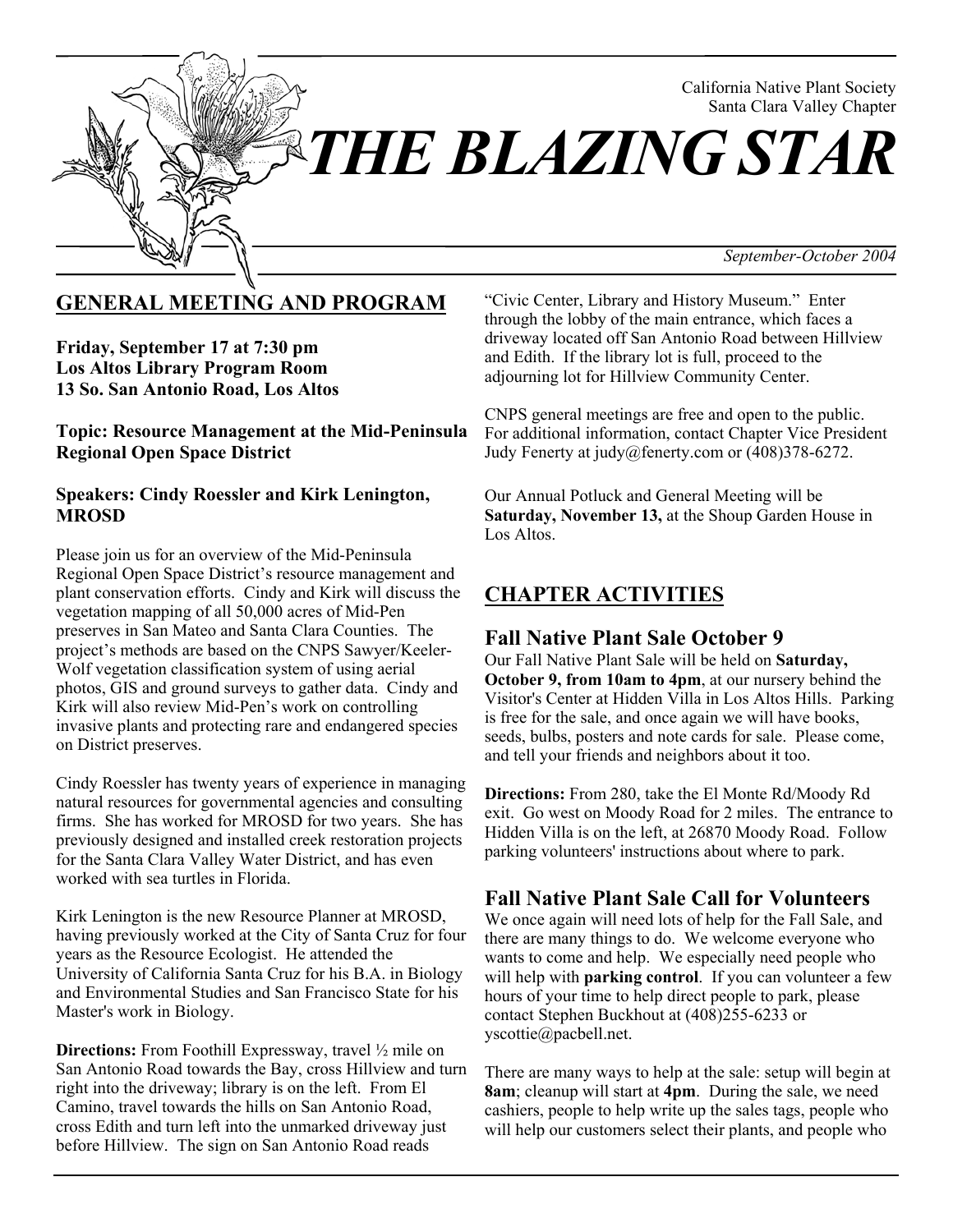will help customers carry their purchases to their cars and bring back wagons from the parking lots. Lunch will be provided for all of our volunteers and vendors on the day of the sale.

If you'd like to help, please come to the nursery on the day of the sale, and don't forget your hats and sunscreen! If you need more information, please contact Janet Gomez,  $(408)978-2984$  or jgomez $51$ @sbcglobal.net, or Kevin Bryant at (408)639-0493 or mtngreen17@verizon.net.

**Pre-sale Nursery Work Days** will be held from **10am to 4pm** (or until it gets too hot to work!) on **Saturday, October 2; Sunday, October 3; Thursday, October 7; and Friday, October 8**. Bring your hat, garden gloves, sunscreen, water, and lunch if you'd like.

### **Native Plant Nursery**

Our regular native plant nursery work sessions take place every **Weds.** from **12noon to 4pm**. For more information, contact Jean Struthers at (650)941-2586 or JeanStruthers@aol.com, or Ray Deutsch at (650)365-6136 or henrymarsh@yahoo.com.

## **Gardening With Natives**

Gardening with Natives meets monthly and includes a mix of seasoned native plant gardeners as well as beginners. Newcomers are always welcome.

Our next meetings will be **Thursday, September 2 and Thursday October 7**. All meetings start at **7:30 pm**. The GWN Steering Committee meets before each meeting from **7pm to 7:30pm** to organize future topics, speakers, etc. Anyone is welcome to join the steering committee meeting. All meetings are held at the PCC building in Palo Alto unless otherwise noted.

Our **September meeting** will be an opportunity for the group to participate in the selection of native plants for the back of the PCC building. We have been given the opportunity to replace the agapanthus, which currently fill the two planter beds in this area. It's a great way for GWN and CNPS to promote natives!

Our **October meeting** will be our annual seed, plant, and cutting exchange. Start saving your seeds now for this fun event! The meeting will take place at Stephanie's home in Campbell, and directions will be sent out via the GWN email list.

In **November**, we have a very special topic, "Butterfly Gardening." The speaker is lepidopterist John Steiner. He is the author of the pamphlet, "Butterflies of the San Francisco Bay Region," and leads the butterfly count in the

South Bay each June. He teaches a class in California Native Plant Identification each spring at Cañada College, and in Biology at College of Alameda. The meeting date and location will be announced via the GWN email list.

Contact Stephanie Morris at StephLMorris@hotmail.com or (408)371-9376, to be added to the GWN newsletter email list, provide input, or receive more information.

**Directions to the PCC:** The PCC (Peninsula Conservation Center) is located at 3921 E. Bayshore Road in Palo Alto. From Highway 101, take the "San Antonio North" exit, get immediately into the left-hand turn lane, and turn onto East Bayshore. This will curve around to the left, then right. Turn right on Corporation Way. Then turn into the first driveway on your left, which leads to the PCC parking lot.

# **Keying with Natives**

Join us on the last **Friday** evening of every month, from **6:30pm - 8:30pm** to learn about keying out local plants. We meet at the PCC building in Palo Alto. The next meetings will be on **September 24 and October 29**.

Please bring a locally collected plant with flower or fruit if available, and an interest in learning how to key out or identify local plants. Often we are joined by local experts such as Sally Casey! Microscopes, lamps and keying books are supplied but if you have your own you're encouraged to bring them.

Contact David "Tex" Houston for more details, (650)962- 9876 x347 or tex@acterra.org.

## **Photography Group**

Please join us for the monthly meeting of the Chapter Photography Group. The next meetings will be **Mondays**, **September 13 and October 11, from 7-9pm** in the Peregrine Room at the PCC in Palo Alto.

If you have slides, digital images, or prints you would like to share, please bring them. If you would like to be added to the email or phone lists, contact Jerry Welch at  $(408)353-8352$  or jdwelch@yahoo.com.

## **Native Hill News**

The garden maintained by our Chapter at Foothill College is still fairly free of weeds since the big county assisted day last spring. There are a few summer weeds that should be removed and also there's a lot of pruning to do. We can also plant a few poppies and possibly gather some seeds.

Classes at Foothill will begin in late September so it would be nice to have it tidy for the opening of the fall quarter.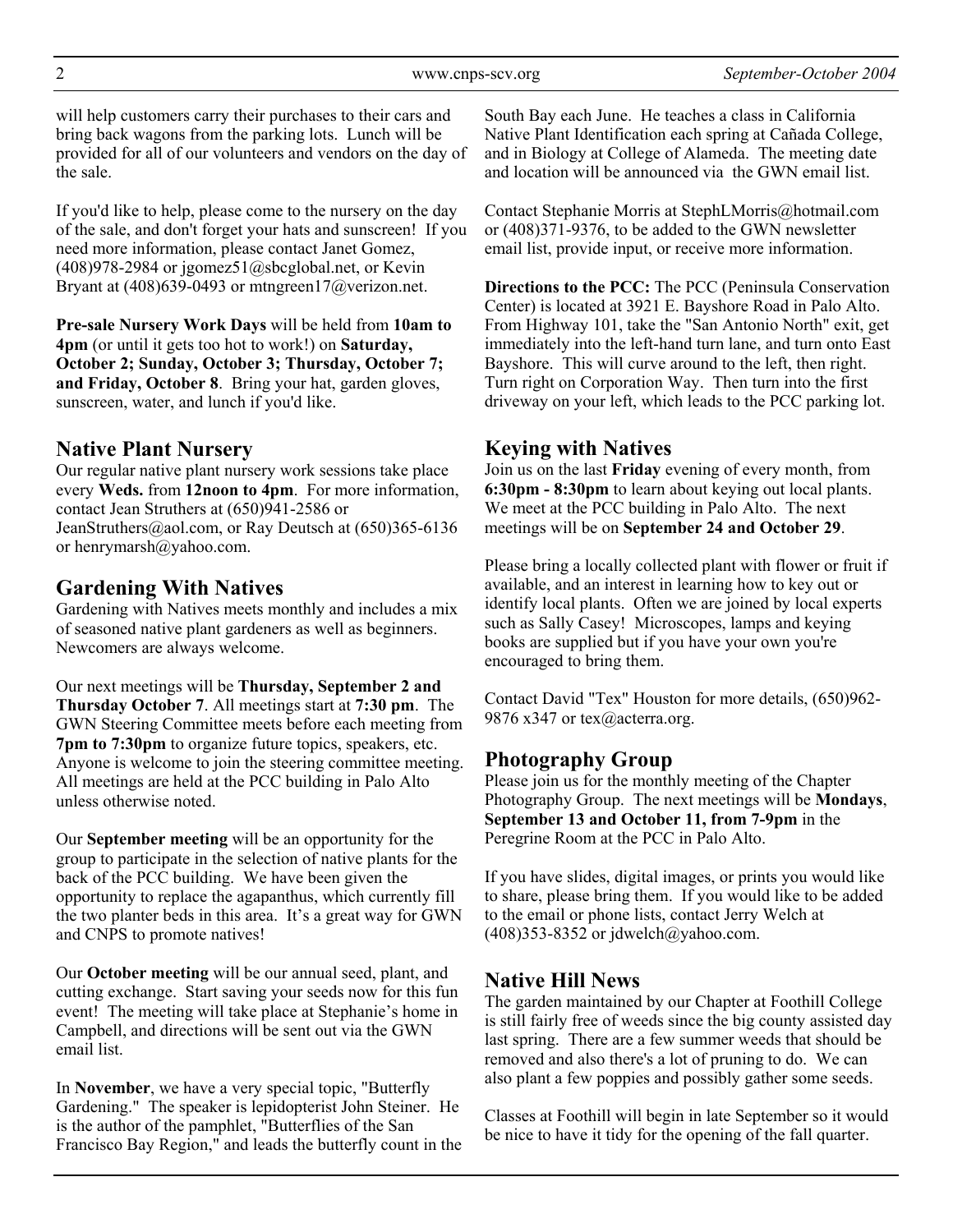Come and help if you can. Bring gloves, pruning shears and loppers or saws if you have them. The next work days are:

**Sunday, August 29, 9am to Noon Saturday, September 11, 9am to Noon Sunday, September 19, 9am to Noon**

Call Ellie Gioumousis if you have questions or need directions, at  $(650)494-6276$  or elliegms@uf.znet.com.

#### **Habitat Restoration: Edgewood Park**

Join Ken Himes to help remove invasive exotic plants and protect Edgewood's sensitive habitats. **Friday sessions, at 8:30 am**, occur year-round. **Wednesday evening sessions begin at 5:30 pm**. We will no longer meet on Wednesdays after daylight savings time ends. The **last Wednesday evening session** will be **October 27**.

For more information, call Ken at (650)591-8560. For the Friday sessions call Ken or contact John Allen at jcakwa@earthlink.net.

#### **Weed Removal at Foothills Park**

*By Jean and Franklin Olmsted, weed eradicators*

In 1996 a group of CNPS volunteers started manually removing French Broom from the hillsides above Los Trancos Creek in western Foothills Park. They were joined in 1997 by Foothills Park volunteers, and Italian thistle was added. Yellow star-thistle was added as the third major target plant in 1999, and since June of that year, records have been kept of areas worked on and time spent in each area on each invasive plant.

What have we accomplished and what have we learned? Since June 1999, the volunteers have spent an average of about 1,000 hours per year net time (time actually at the site) in invasive-plant removal. Areas worked on now total about 5-6 acres each of yellow star-thistle, Italian thistle, and French broom. In recent years, the volunteer group has averaged six to seven workers every Sunday morning.

At one time yellow star-thistle was considered the major threat because there was so much of it in every sunny area of the park. Now we find that areas we have cleared for four or five years can now be cleared in only 1 to 2 percent of the time required the first year. The weather, the weevils that were brought in, and other unknown factors may deserve part credit for this, but the manual removal by volunteers obviously has had an important effect.

French broom proves to be more difficult. The problem, as is generally known, is the very persistent seed bank. When old plants are removed, a lawn of small green plants

appears the following year. We have tried leaving old dead broom plants in place since they seem to stop new plants from growing. Cutting plants at ground level is a mistake, since they regrow and then are difficult to remove with a weed wrench. We have not used the cut-and-paint-with-Roundup approach, because park policy is to limit chemical use.

Italian thistle is becoming a major worry. It is spreading in the park. Its seeds seem to persist longer in the soil and are dispersed farther than those of yellow star-thistle, and it also grows in a wider range of habitats. The first year or two of removal does not seem to accomplish much, but the third-year results have been somewhat encouraging.

We have also worked on some invasives that are not well established in the park in hopes of keeping them from becoming major problems. Examples of these are teasel and purple star thistle. These plants were obviously brought in to the parks by trucks and other vehicles that were doing construction work. The city tells us they will try to make sure in the future that workers' trucks are clean.

At this point we are beginning to ask what happens when we remove invasive plants. We don't want to remove yellow star-thistle and find it replaced by Italian thistle or some other problem plant. Also we would like to make sure that the areas we have worked on are maintained in the future. Otherwise the invasives could easily take over again.

Editor's note: Everyone is welcome to help weeding! Jean's group meets at **9am every Sunday** morning in the Orchard Glen parking area of Foothills Park. That is the parking area at the head of the main picnic and grass area of the park. Non-Palo-Alto-residents enter as our guests. Call Jean Olmsted (650)493-3468 or send an email message to jwo@svpal.org to get on the notice list.

#### **Chapter Website Redesign**

Our chapter is now in the process of redesigning the **www.cnps-scv.org** website. The process has been a lot of fun so far, and we welcome anyone who's interested to join the website committee (no experience necessary). We also hope to send out an email survey soon to find out what our members would like to see on a new website. If you have any comments or suggestions, or would like to join in, please contact Judy Fenerty at (408)378-6272 or judy@fenerty.com.

#### **In Memoriam**

Long-time Chapter member and husband of former Chapter Historian Jean Sorenson, Ralph Sorenson passed away in June 2004. Ralph and Jean were active in a variety of Chapter activities. Ralph was very conscientious about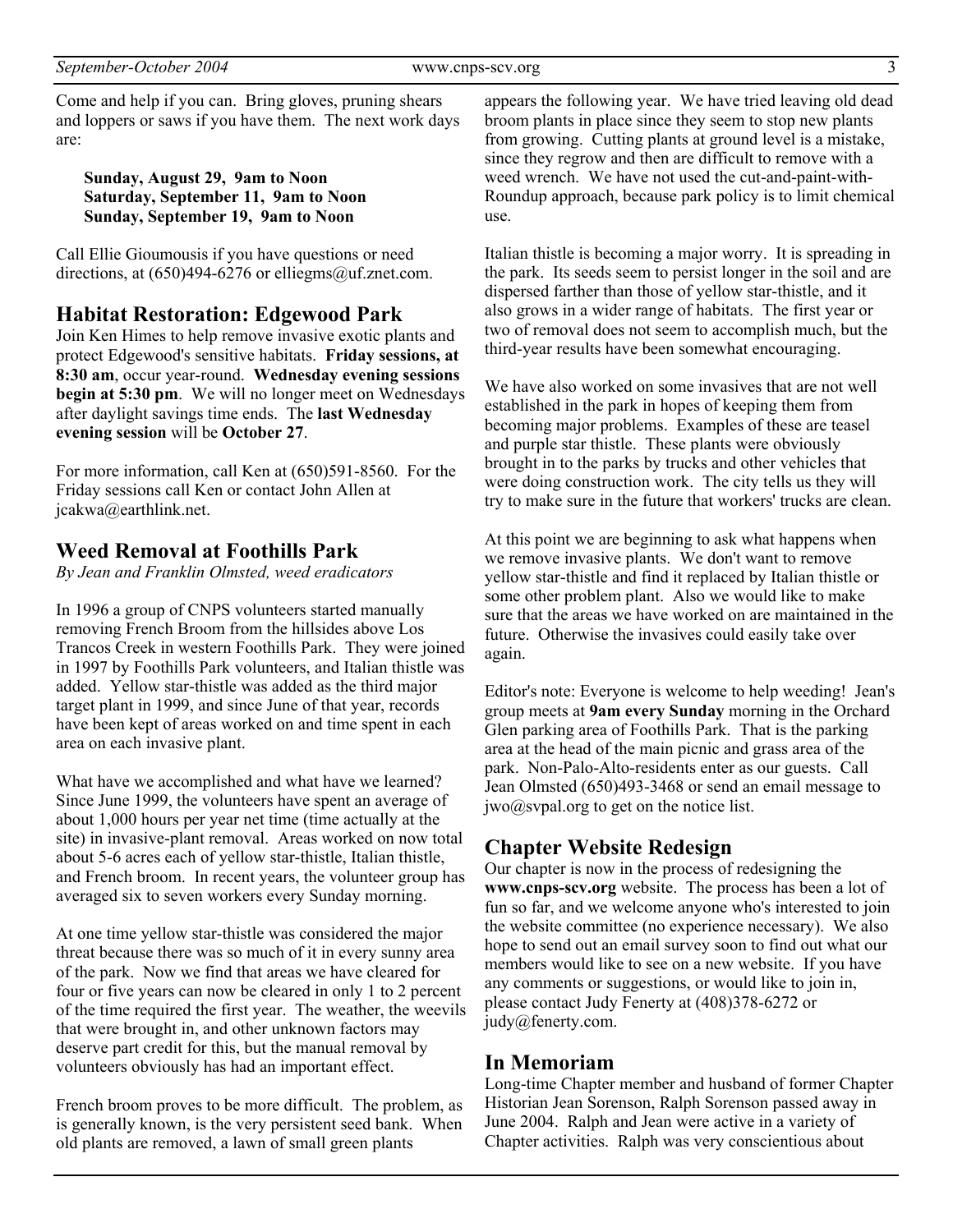getting Jean to as many general meetings as possible because he knew how much those meetings meant to her. He always had a smile and a good word for everyone he encountered. The Chapter extends our sympathy to Jean and their extended family.

# **COMMITTEE NEWS & REPORTS**

### **Little Progress Toward Protection of Rare Coyote Ridge Habitat**

Readers of the Blazing Star are familiar with the treasures of Coyote Ridge, the serpentine habitat with many rare plants and the Bay checkerspot butterfly, in southern Santa Clara County. Our CNPS chapter has been working, along with several other local environmental organizations, to obtain some measure of protection for this remarkable area through land acquisition by public agencies. The Committee for Green Foothills has been particularly active in working to protect the Ridge. Below is an excerpt from an article in their Newsletter, by Brian Schmidt, their legislative advocate for Santa Clara County, which details some of the problems that we are facing.

"Waste Management Incorporated (WMI), the company that owns the Kirby Canyon Landfill on the southern edge of Coyote Ridge, recently purchased a significant portion of land on Coyote Ridge-- the same land that government agencies, particularly the Valley Transportation Authority, have been seeking to purchase and protect.

"The logical reason for Waste Management's purchase is to expand Kirby Landfill. Fortunately, this doesn't necessitate environmental destruction: if WMI permanently protects the most sensitive areas, it can limit the environmental damage.

"Of course, the Committee for Green Foothills and others are already asking whether a major landfill expansion is appropriate on Coyote Ridge.

"Meanwhile, government agencies required to mitigate harm to serpentine habitat may have to protect other parts of Coyote Ridge. The biggest remaining question concerns the City of San Jose's stalling on the Habitat Conservation Plan (HCP) for Coyote Valley below.

"By contrast, the Committee for Green Foothills is seeking to ensure that the unwise plan for destroying Coyote Valley farmland does not drag down Coyote Ridge's wildlife habitat along with it."

You can read the full article in the summer 2004 issue of Green Footnotes. You can find it on the web at **www.greenfoothill.org.**

### **Chapter Leadership and Elections**

*By Georgia Stigall*

Serving as a Chapter Officer is a very rewarding way to participate in, benefit from and contribute to our collective CNPS effort on behalf of native plant conservation and appreciation.

Officers are helped significantly by other members, thanks to an extremely high level of camaraderie, teamwork and "spreading around" of various tasks and responsibilities in our Chapter. You may have noticed at times that various Officers over the years are involved in many of the Chapter's activities issues. This is more often than not, a function of their interest as a Chapter volunteer, rather than as their specific duties as an Officer.

In other words, there is great flexibility in how much time each individual actually spends on their specific officer duties. So if you have any interest at all, for now or the future, please do let us know!

Our Chapter election for 2005 officer positions will be held at our November 2004 potluck, as is historically done. All Officer positions (President, Vice President, Recording Secretary and Treasurer) are open to current Chapter **Members** 

In accordance with our by-laws, I have selected a 2005 Nominating Committee: Stephen Buckhout, Judy Fenerty, David Chapman, Janet Gomez and Paul Heiple.

Please contact any of us if you would like to know more about running for Chapter Office, or to suggest a nominee. A slate of nominees will be provided in the November/December Blazing Star. Chapter Members may also be nominated from the floor, at the potluck.

 **2005 Chapter Election Nominating Committee**

| <b>Name</b>         | <b>Phone</b>      | Email              |
|---------------------|-------------------|--------------------|
| Georgia Stigall     | $(650)941 - 1068$ | gstigall $@$       |
|                     |                   | aol.com            |
| Stephen Buckhout    | $(408)$ 255-6233  | yscottie $(a)$     |
|                     |                   | pacbell.net        |
| <b>Judy Fenerty</b> | $(408)378 - 6272$ | iudy@              |
|                     |                   | fenerty.com        |
| David Chapman       | $(408)323 - 1913$ | $d$ cchapman $(a)$ |
|                     |                   | earthlink.net      |
| Paul Heiple         | $(650)854 - 7125$ | LogH3O@            |
|                     |                   | aol.com            |